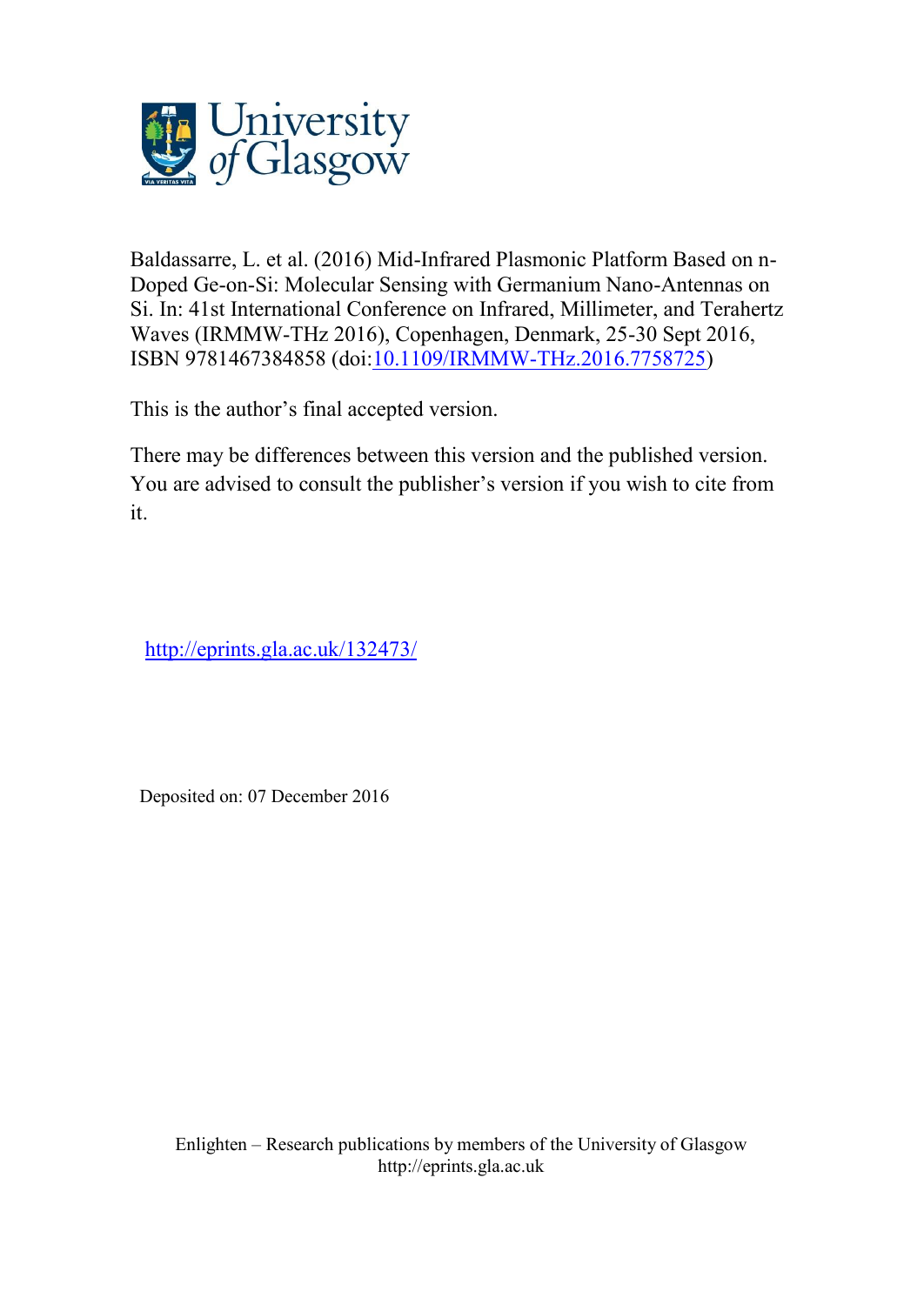## Mid-Infrared Plasmonic Platform Based on n-Doped Ge-on-Si: Molecular Sensing with Germanium Nano-Antennas on Si

L. Baldassarre<sup>1</sup>, E. Sakat<sup>2</sup>, M. Bollani<sup>3</sup>, A. Samarelli<sup>4</sup>, K. Gallacher<sup>4</sup>, J. Frigerio<sup>5</sup>, G. Pellegrini<sup>2</sup>, V.

Giliberti<sup>6</sup>, A. Ballabio<sup>4,5</sup>, M.P. Fischer<sup>7</sup>, D. Brida<sup>7</sup>, G. Isella<sup>3,5</sup>, D.J. Paul<sup>4</sup>, M. Ortolani<sup>1</sup> and P.

Biagioni<sup>2,3</sup>

<sup>1</sup>Department of Physics, Sapienza University of Rome, Rome, 00185 Italy <sup>2</sup> Dinartimento di Fisica, Politecnico di Milano, Milano, 20133 Italy Dipartimento di Fisica, Politecnico di Milano, Milano, 20133 Italy <sup>3</sup> IFN-CNR, via Anzani 42, 22100 Como, Italy<br><sup>4</sup> School of Engineering University of Glasgow, Glasgow G

<sup>4</sup>School of Engineering, University of Glasgow, Glasgow, G12 8LT, U.K.  $5L$ -NESS, Dipartimento di Fisica del Politecnico di Milano, Como, 22100 Italy

 $6$ Center for Life NanoScience @Sapienza, Istituto Italiano di Tecnologia, Rome, 00185 Italy

<sup>7</sup>Department of Physics and Center for Applied Photonics, University of Konstanz, 78457 Konstanz

*Abstract***— CMOS-compatible, heavily-doped semiconductor films are very promising for applications in mid-infrared plasmonic devices because the real part of their dielectric function is negative and broadly tunable in this wavelength range. In this work we investigate n-type doped germanium epilayers grown on Si substrates. We design and realize Ge nanoantennas on Si substrates demonstrating the presence of localized plasmon resonances, and exploit them for molecular sensing in the mid-infrared.** 

## I. INTRODUCTION

The quest for novel plasmonic materials has been a lively area of research over the last few years [1]. In the mid-infrared (mid-IR) spectral region, in particular, localized plasmon resonances in nano-particles and nano-antennas hold promise for enhanced IR spectroscopies, with key applications in biology, medicine, and security. In this frame, the development of a CMOS-compatible plasmonic platform in the mid-IR could have disruptive effects for future technologies, allowing for integrated and cost-effective sensing devices.

## II. RESULTS

Electron-doped germanium (n-Ge) epilayers, doped in the 1017-1019 cm-3 range, are grown on silicon wafers by low energy plasma enhanced chemical vapor deposition. The approximately 500 nm thick Ge films are characterized by means of reflectance spectroscopy at room temperature between 50 and 5000 cm-1 with a Fourier Transform Infrared (FT-IR) spectrometer (Bruker IFS66v). A home-built optical setup based on parabolic mirrors and broadband beamsplitters is used to shine light on the sample surface (n-Ge side) and recollect the reflected intensity on the same optical path, so to ensure perfectly normal incidence conditions (Fig. 1A).

We demonstrate that the unscreened plasma frequency can be tuned up to 2000  $cm^{-1}$ , by combining in-situ doping with post growth laser annealing. By resorting to multilayer Drude modelling (see Fig. 1B) and Kramers-Kronig approach [2], the optical constants and scattering times are calculated. The average electron scattering rate is dominated by scattering with optical phonons and charged impurities and increases almost linearly with frequency [3].



Fig. 1. A) Schematic drawing of the Michelson interferometer with homebuilt reflectance setup. B) Infrared reflectivity of n-Ge epilayers with different doping levels (solid lines) and multilayer Drude model (dotted lines).

We employ frequency- and time-domain simulations to design single- and double-arm plasmonic antennas in the form of 2.0  $\mu$ m long, 0.8  $\mu$ m wide and 1.0  $\mu$ m thick blocks (Fig. 2). The simulations show the existence of two longitudinal antenna resonances (R1 and R2) with hotspots located at the Ge/Si and Ge/Air interface respectively. We investigate them by reflection/transmission spectroscopy, demonstrating the presence of the expected localized plasmon resonances in the mid-IR [4]. Experimental normal-incidence reflection and extinction spectra are in excellent agreement with simulated spectra as extensively reported in Ref. [4] and, for the material labeled "9338" in Fig. 1, one finds  $R1$  around 500 cm<sup>-1</sup> and R2 around  $850 \text{ cm}^{-1}$  [4].